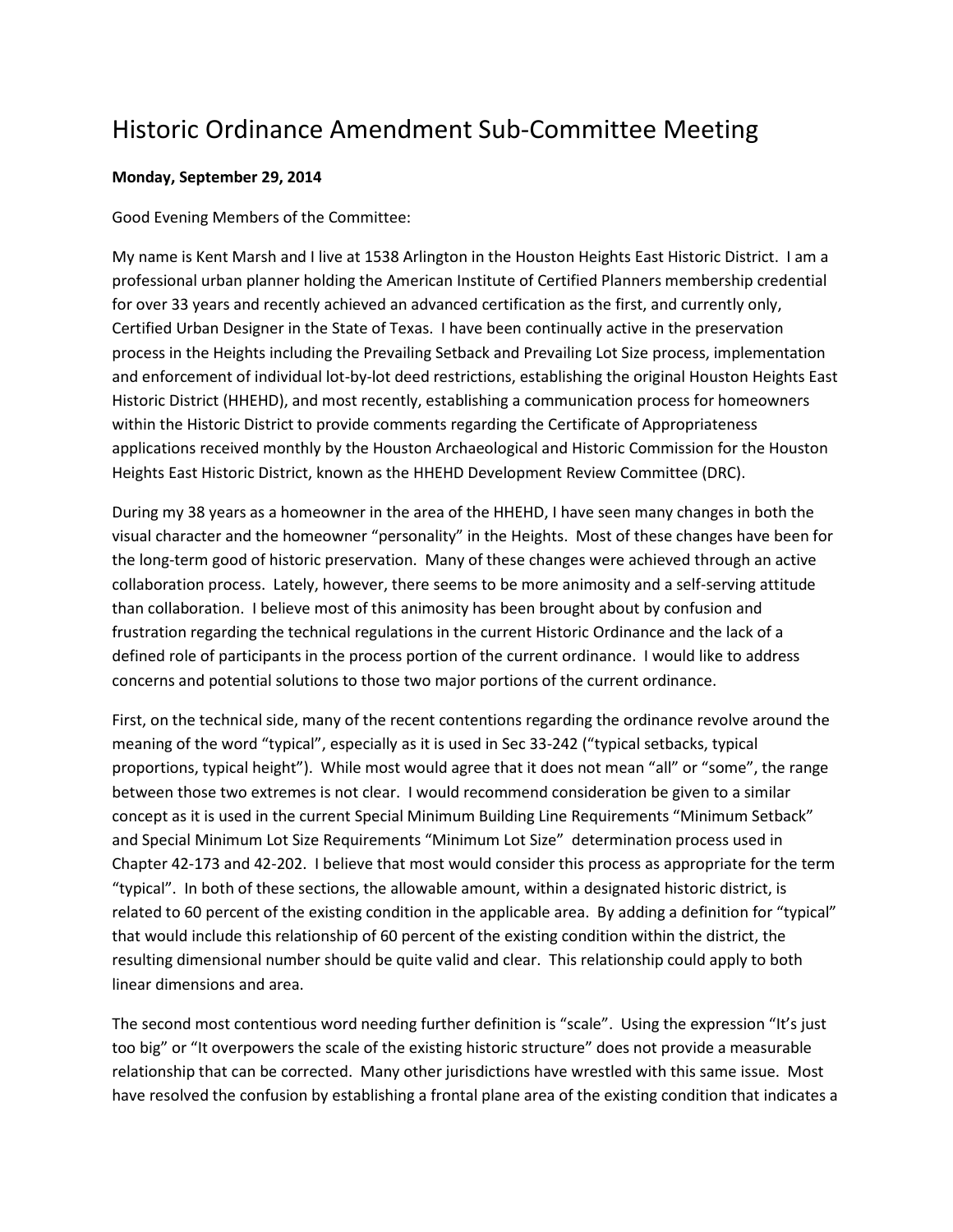constructed area as a percentage of the total frontal plane of the lot width times the existing building height. Proposed additional taller construction is allowed up to the typical height as long as the percentage of the total constructed area is no greater than the original existing percentage. New construction to the side of an existing structure could be allowed as long as the height was not increased. If the height is also increased, the additional constructed area frontal plane of the new construction to the side would also be included in the maximum percentage calculation.

Another area of conflicting terminology is the prohibition in Sec 33-202 (b) to regulate the use of any building, structure, or property and the terminology in Sec 33-241 (C) (2) (b and c) that relates to a noncontributing structure used or intended for use for residential purposes or for commercial purposes. The words "residential" and "commercial" should be further defined so that there is no vagueness in the term. Additionally, in regard to Sec 33-241 (C) (2) (b and c), clarification should be made to define what uses are not included, for instance, schools, churches, and public buildings, in these two categories.

Other terms that need clarification include:

Sec 33-202 (c) regarding interior structural characteristics, including structural ship-lap

Sec 33-202 (d) regarding the ability to approve a Certificate of Appropriateness when a possible deed restriction violation is discovered

Sec 33-241 (b) (1, 2, and 3) regarding the allowance of only one condition of "shall approve" and not a combination of conditions

Regarding the process portion of the existing Historic Ordinance, the following procedural elements have been problematic in the past:

First, regarding the Certificate of Appropriateness application process, while Sec 33-238 is silent about the publication of application documentation that is copy righted, the current City policy prohibits designated copy-righted information to be distributed as a part of the initial application posting on the City website. This delay until posting of the Staff reports prevents a complete review of applications by the public prior to the action meeting. One solution might be a change in the application noting to the applicant that all submitted copy-righted materials will be exempt from copy-right protection as a condition of submission.

Second, there is a wide-spread false impression that "the neighborhoods don't really care about what goes on in the historic districts". One of the reasons this impression continues is that there is inadequate notice of the location of applications for Certificate of Appropriateness. This lack of knowledge could be substantially reduced if a sign were posted at each proposed Certificate of Appropriateness location. This is done for just about every other public notice process – plat variances, replats requiring notice, demolition permits, etc. and should also be done for the C of A process. The notice sign could be smaller, perhaps 2 feet by 4 feet, in context with the usual scale of residential neighborhoods, and certainly smaller than the 4 feet by 8 feet required for the other notices. The posting of this sign would alert neighbors that a C of A was in progress. Many times I talk to persons